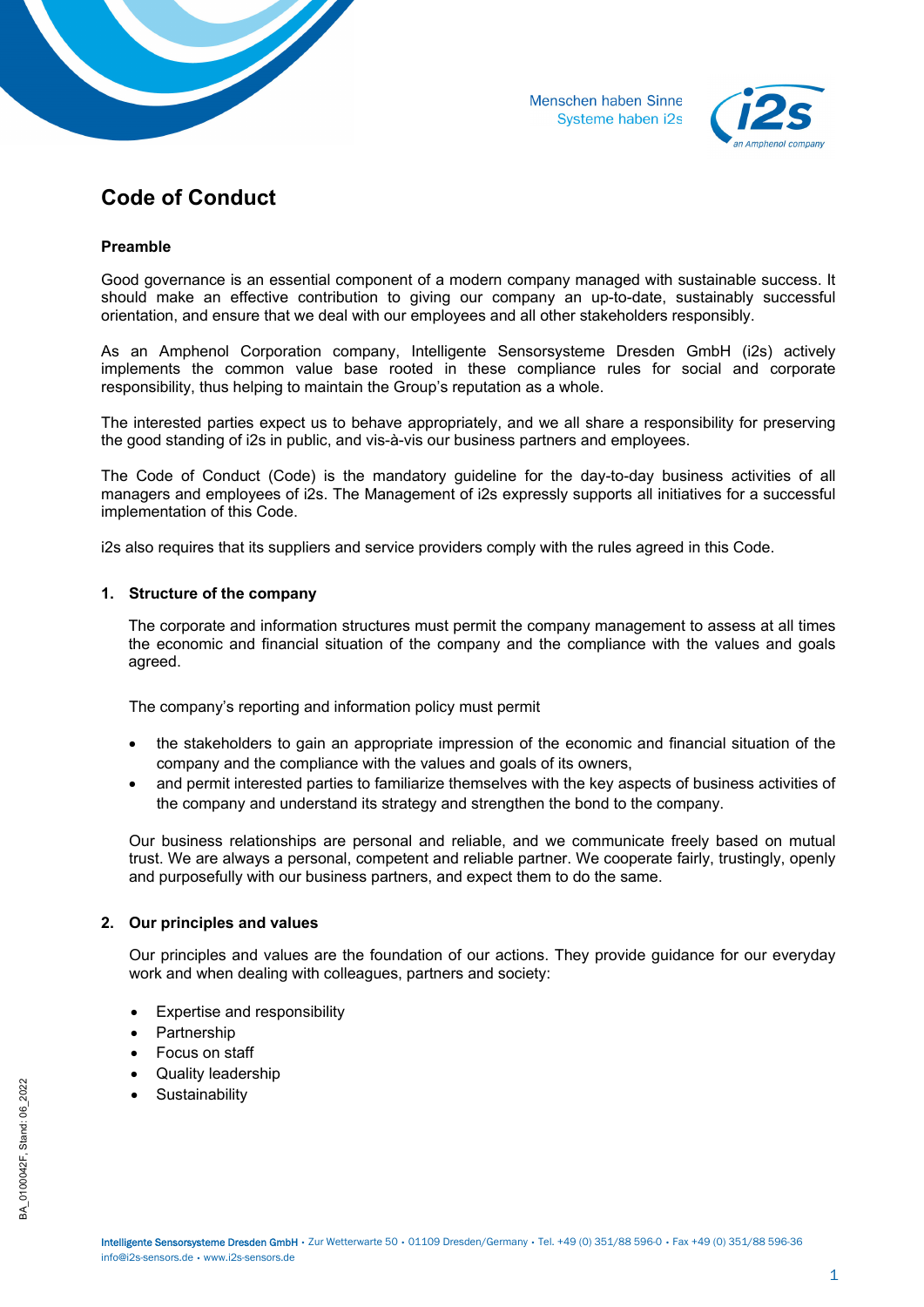



#### **3. Our basic understanding of socially responsible corporate management**

Corporate management develops the strategic direction of our company, taking the values and goals of the owners into account: it coordinates this strategy regularly with the owners and implements it.

Corporate management ensures compliance with the legal regulations and company-internal guidelines and an appropriate opportunity and risk management in the company in accordance with the values and goals of the Amphenol Corporation.

We are not only responsible for jobs and turnover, we are also responsible for fair competition and risk avoidance in the long term. Transparency and clear responsibilities, combined with a zero-defect tolerance policy, help avoid damage and secure our long-term commercial success.

The interests of our company always have priority over the personal interests of individuals.

Every manager serves as a role model and bases their actions on our corporate guidelines.

We manage with a team focus.

### **4. Our ethical convictions**

Our goal is to create a corporate climate of transparency and responsibility and to continuously demonstrate that breaches of the rules shall not be tolerated internally and externally.

All of our employees are required to perform their work impeccably, in moral, legal and ethical terms.

We separate company and private interests and avoid conflicts of interest. Business decisions and activities are made for the good of our company and must not be influenced by personal interests and relations.

We condemn corruption, blackmail and any kind of undue advantage and bribery. Employees must not request, accept or grant any unjustified advantages as part of their work. This does not include occasional gifts of symbolic value or appropriate invitations to events or meals, provided they do not contravene the principles in these compliance rules and local customs.

We reject child and forced labor.

For our products, we ensure that any materials used are conflict-free in origin in accordance with the OECD Due Diligence Guidelines<sup>1)</sup> and that our suppliers are aware of potential connections between raw material production and armed conflicts, culminating in gross violations of human rights.

Together with our suppliers, we ensure that  $i2s$  products comply with the SEC rules<sup>2)</sup> such that they can be deemed "DRC conflict-free"3).

We protect company property against abuse and do not break any laws.

We are committed to the internationally recognized labor and social standards<sup>4) 5)</sup> 6) and observe valid DIN standards and trademark laws.

We always observe the dual control principle for legally valid agreements and payment transactions.

Every employee can confidentially seek advice and help if they find indications of legally dubious actions in their working area.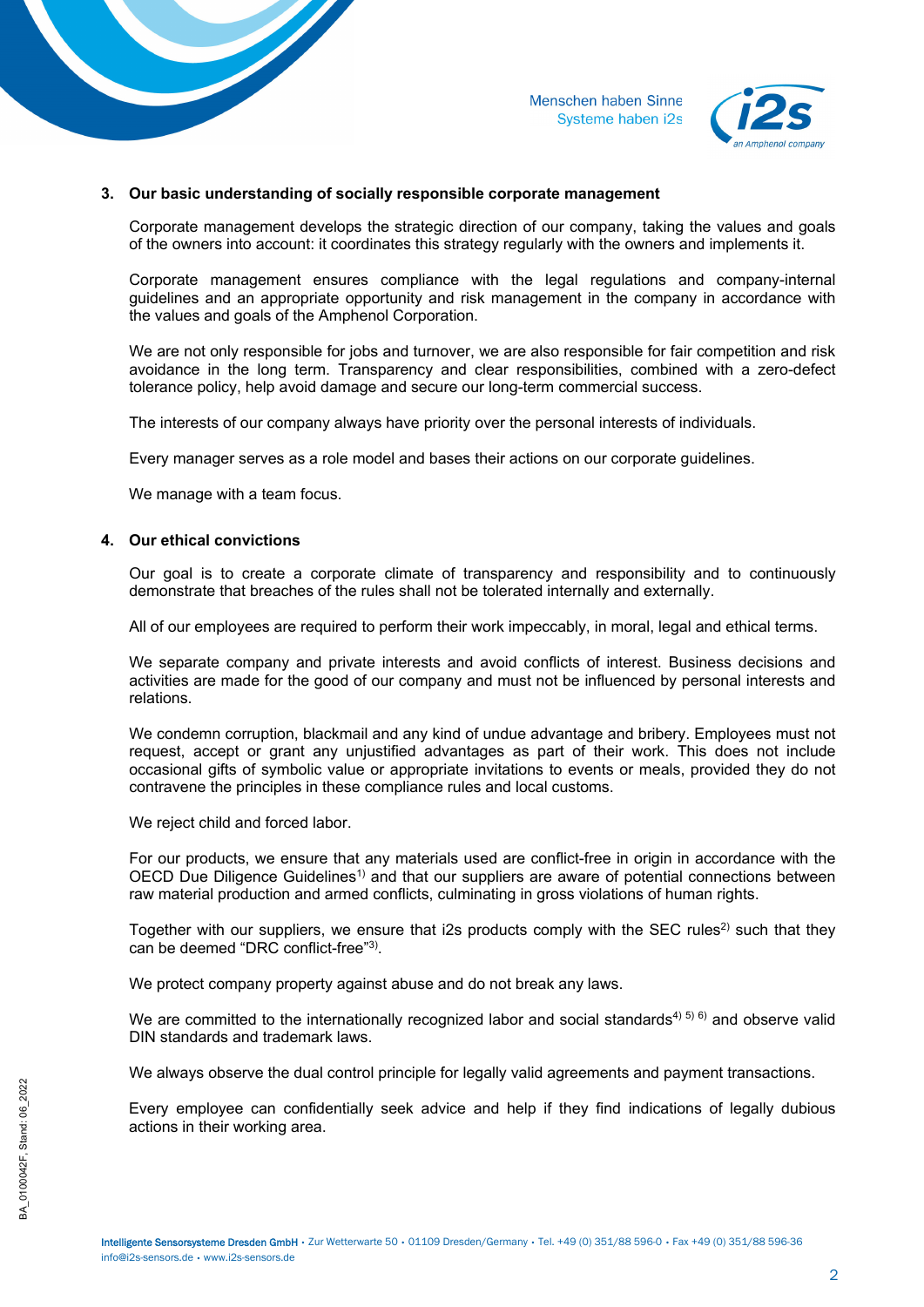



#### **5. Our employees**

We treat one another fairly and respectfully and seek an open and trust-based communication at all levels of our company hierarchy. We maintain an open management style, which does not focus on hierarchies, and we do not tolerate any form of bullying.

We communicate the company principles, visions and goals, so that our employees can identify with them, take responsibility and contribute to the long-term success of our company.

Occupational health and safety are fundamental basic values to which our company feels committed. The health of our employees is a valuable asset. It goes without saying that we comply with relevant safety regulations.

We promote the professional and personal development of our employees and encourage them to contribute their creativity and their potential for mutual success.

We develop our employees with internal and external training courses and seminars.

We expect our employees to be highly motivated to reach the agreed goals.

We treat our employees fairly in terms of appropriate working hours, regular recreation periods and performance-appropriate compensation. We are guided by the industry-specific, standard local pay and benefits that ensure an appropriate standard of living for our employees and their families

We are an equal opportunities employer, and hire without discrimination based on race, skin color, gender, religion, ideology, political convictions, age, sexual orientation, health handicap, membership of an ethnic group or origin. We prohibit discriminations of any kind in this context within our company.

We create the conditions required to foster personal initiative and entrepreneurial activities by our employees. Our managers speak with their staff regularly about their career development and foster their willingness to learn. We also require our managers to agree targets and determine priorities with their employees.

We stand by the company partnership with the employee representatives, and cooperate with them trustingly and openly in mutual respect.

We recognize and respect the legal right of employees to freedom of association.

#### **6. Our customers**

We focus on the needs of our customers and develop personal and reliable business relationships. We strive to be a competent, credible and active partner for our customers.

We consistently use feedback from our customers to improve our business processes.

We help our customers position their products successfully on their markets. To do so, we are constantly developing and optimizing our products and services, adding value for our customers and therefore also for our company.

We treat all of our customers equally (no discrimination, no refusal to supply, no selective sales).

Our business processes are subject to continuous reviews to optimize our workflows. We actively take opportunities to improve.

We strictly comply with applicable international trade regulations when trading with our customers and follow the rules and regulations for import and export controls, including any embargoes.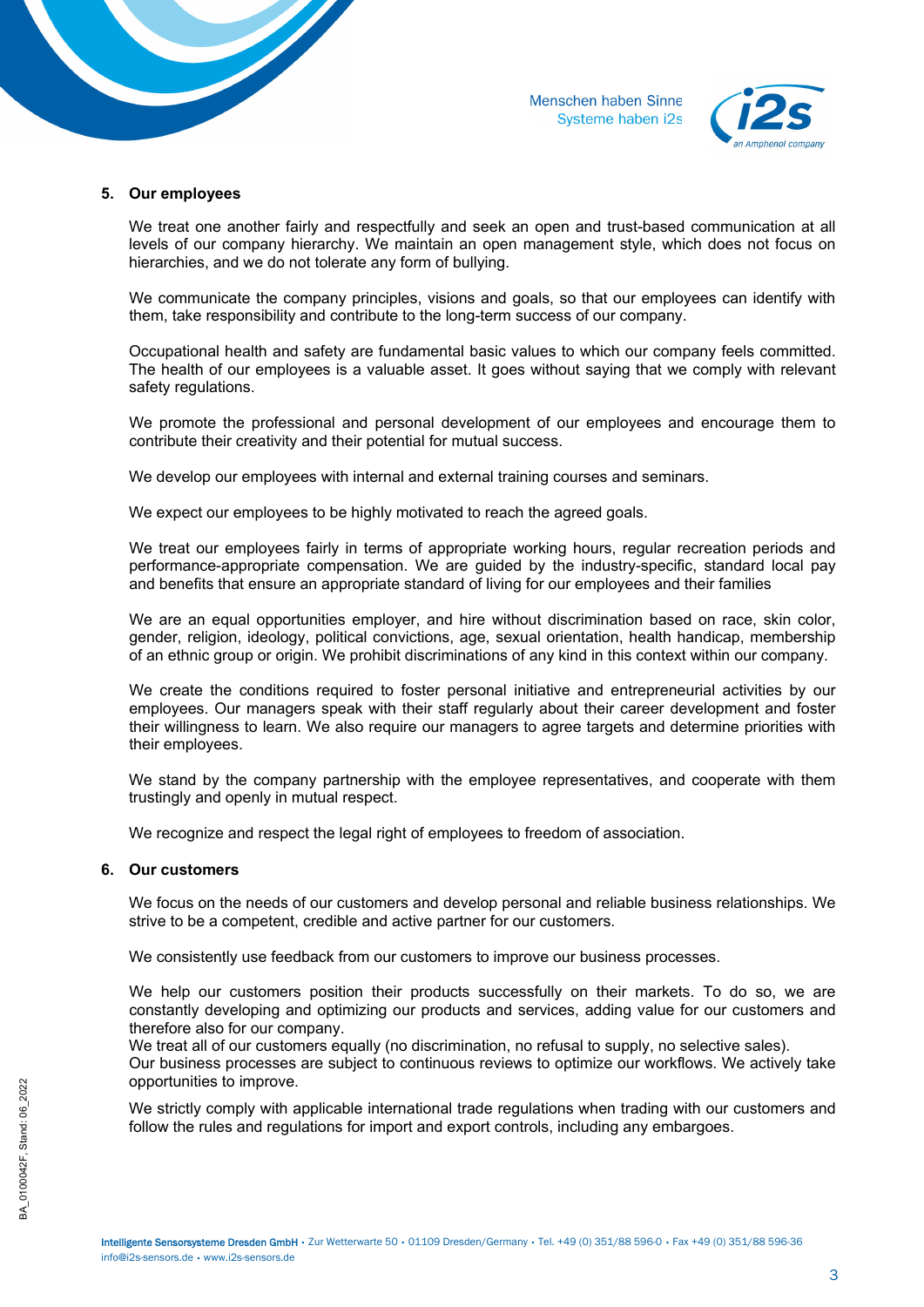



## **7. Our suppliers and partners**

We are a reliable partner at all times for business partners and communicate openly and purposefully. We maintain and expect a fair and trust-based cooperation with our suppliers and partners.

We expect our suppliers and partners to help us fulfill our responsibility and satisfy the abovementioned key principles by respecting our values and requirements, and integrating them in their own business practices, as well as passing on these commitments to their own suppliers, where applicable.

We expect our suppliers and business partners to strictly comply with all applicable laws governing the import and export of goods, services and information. including existing sanctions lists.

#### **8. Environmental protection and sustainability**

We take precautions to protect the environment and strive to treat the environment with the due care and observe the valid environmental and legal regulations.

The workflows in the production and supply chain are designed to use available resources efficiently and minimize the environmental impact.

Our suppliers are called upon to support us in promoting, developing and distributing of environmentally friendly technologies. i2s expects its service providers and suppliers to establish and implement an appropriate environmental management system and actively contribute to avoiding environmental pollution and hazards in their operations.

We minimize the impact on humans and the environment caused by manufacturing, warehousing, transporting, distributing and disposing of our products.

The disposal of waste and waste water is carried out in accordance with the relevant legal provisions and regulations.

## **9. Handling of information and data protection**

We protect confidential information. Our innovative ability is a decisive success factor in international competition. For i2s as a developer and producer of modern and powerful sensor technology, the protection of intellectual property and know-how is therefore particularly important.

For this reason, we ensure that sensitive business, technical and financial information, know-how and trade secrets are adequately protected and not disclosed without authorization. To the same extent, we also respect the trade secrets of our business partners and competitors. Our employees are obliged to treat sensitive information and trade secrets confidentially.

We respect and recognize intellectual property of third parties. Intellectual property of third parties is only used by i2s in cases where we have obtained the corresponding rights of use. We ensure that no plagiarism or counterfeit parts are used and that no conflicts of interest arise. Detected plagiarism and counterfeit parts will be reported to the responsible authorities.

We protect the personal data of employees, former employees, customers, suppliers and other affected parties. We collect, gather, process, use and store personal data strictly in accordance with legal provisions.

We practice open and truthful reporting and communication on the company's business transactions to investors, employees, customers, business partners, the public in general and government institutions. Each employee ensures that both internal and external reports, records and other documents of the company are in compliance with the applicable legal rules and standards and are therefore always complete and accurate, and are timely and system-compatible.